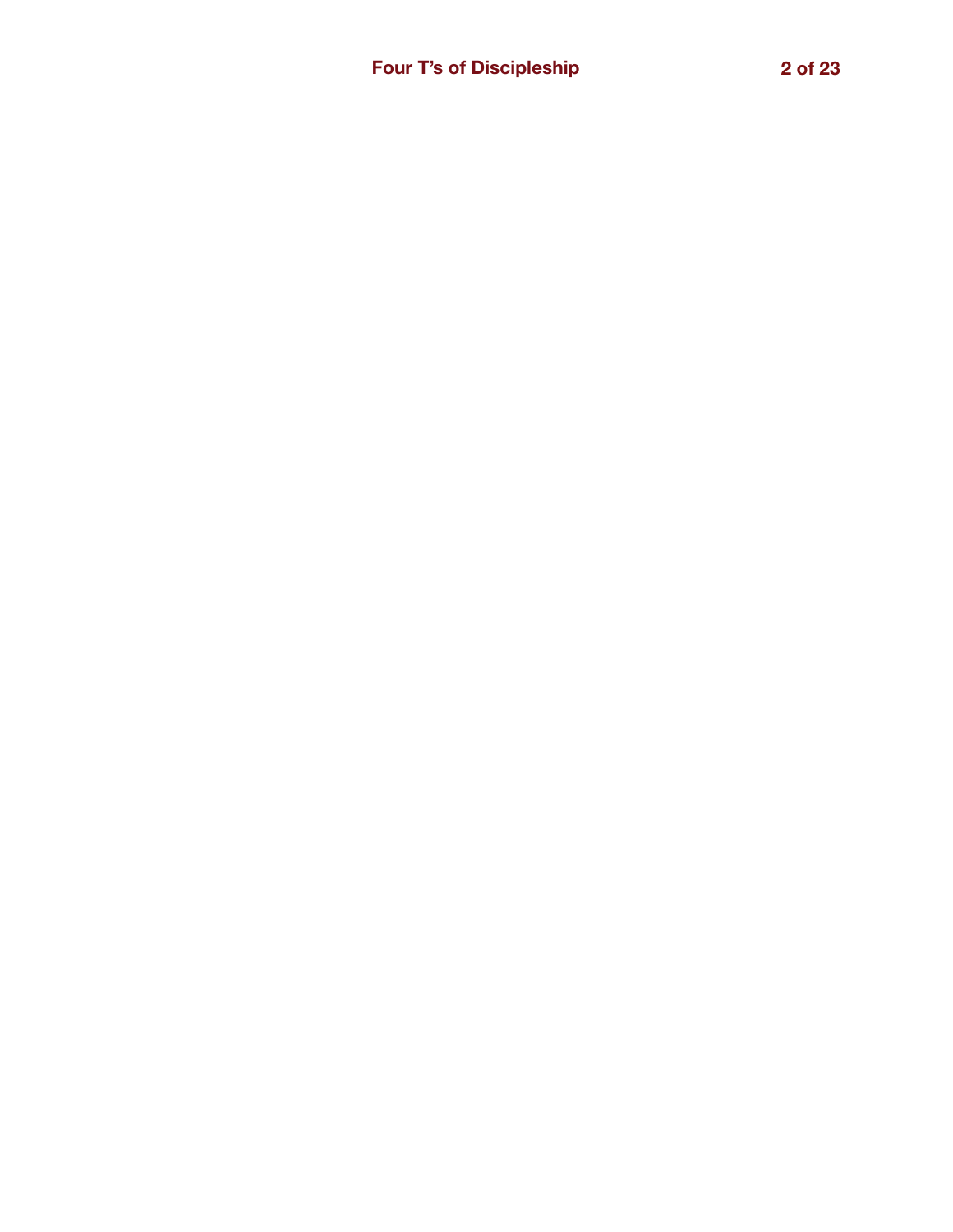Self-defense training follows a time-honored and proven system that includes four T's:

- Teach Teach students self-defense techniques
- Train Train students in applying self-defense techniques
- Test Test students in using self-defense techniques
- Truth Truth of the students' ability to use the techniques in actual self defense

Did you know that Christian discipleship follows that same pattern?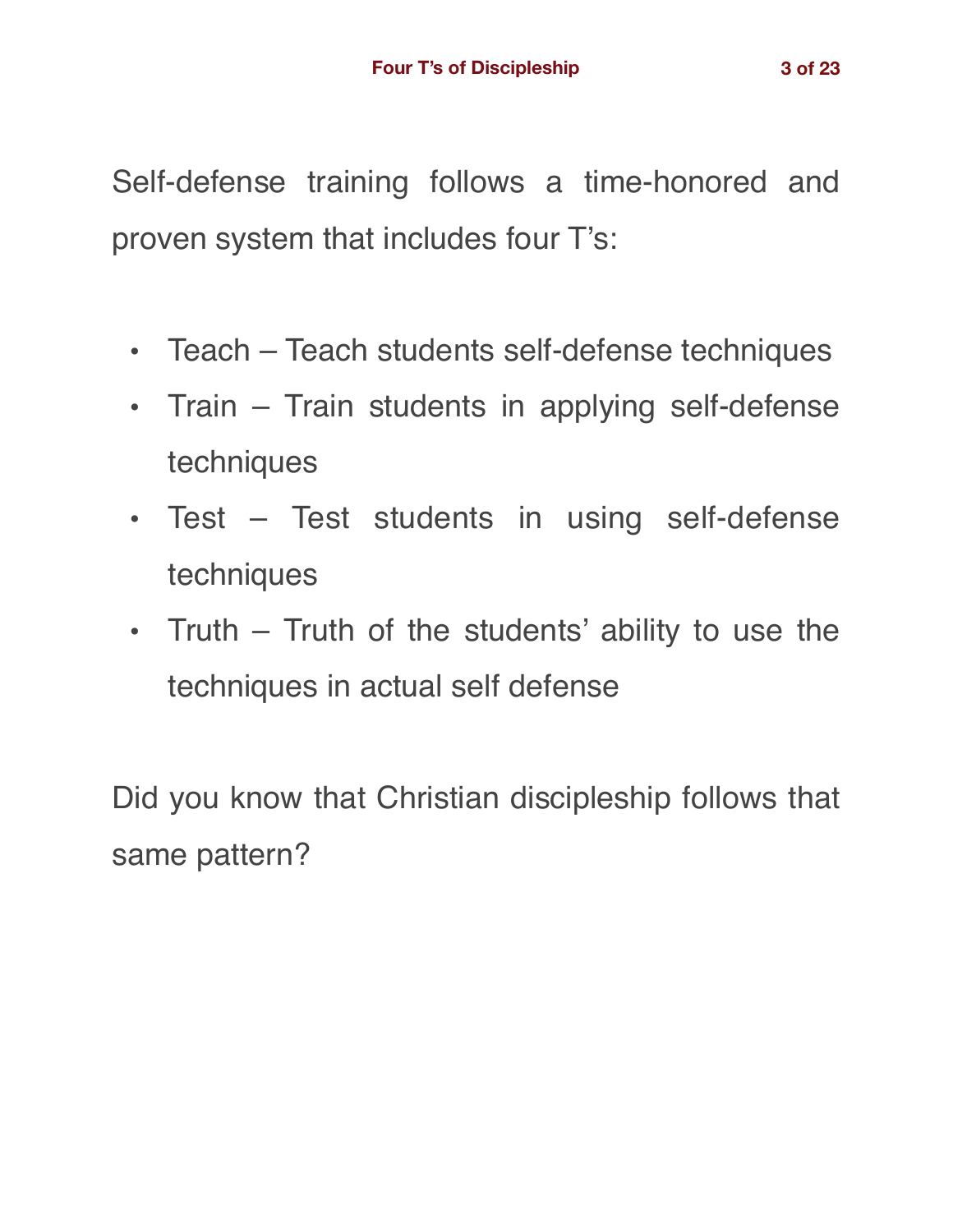## **Teach**

Learning to be a disciple of Jesus Christ begins with someone teaching another person basic principles. Jesus chose His disciples, then taught them. Before Jesus left earth to return to Heaven, He told His disciples to "make disciples" (μαθητεύω – from μαθητής, learner) and "teach them" (διδάσκω – cause to learn).

A disciple of Jesus Christ must first understand that they are to be "learners." That is the same thing a martial arts student needs to be – a "learner." It does not take long for a martial arts instructor to discover which of his or her students want to learn. The same is true of a disciplemaker. It does not take long to discover who wants to learn.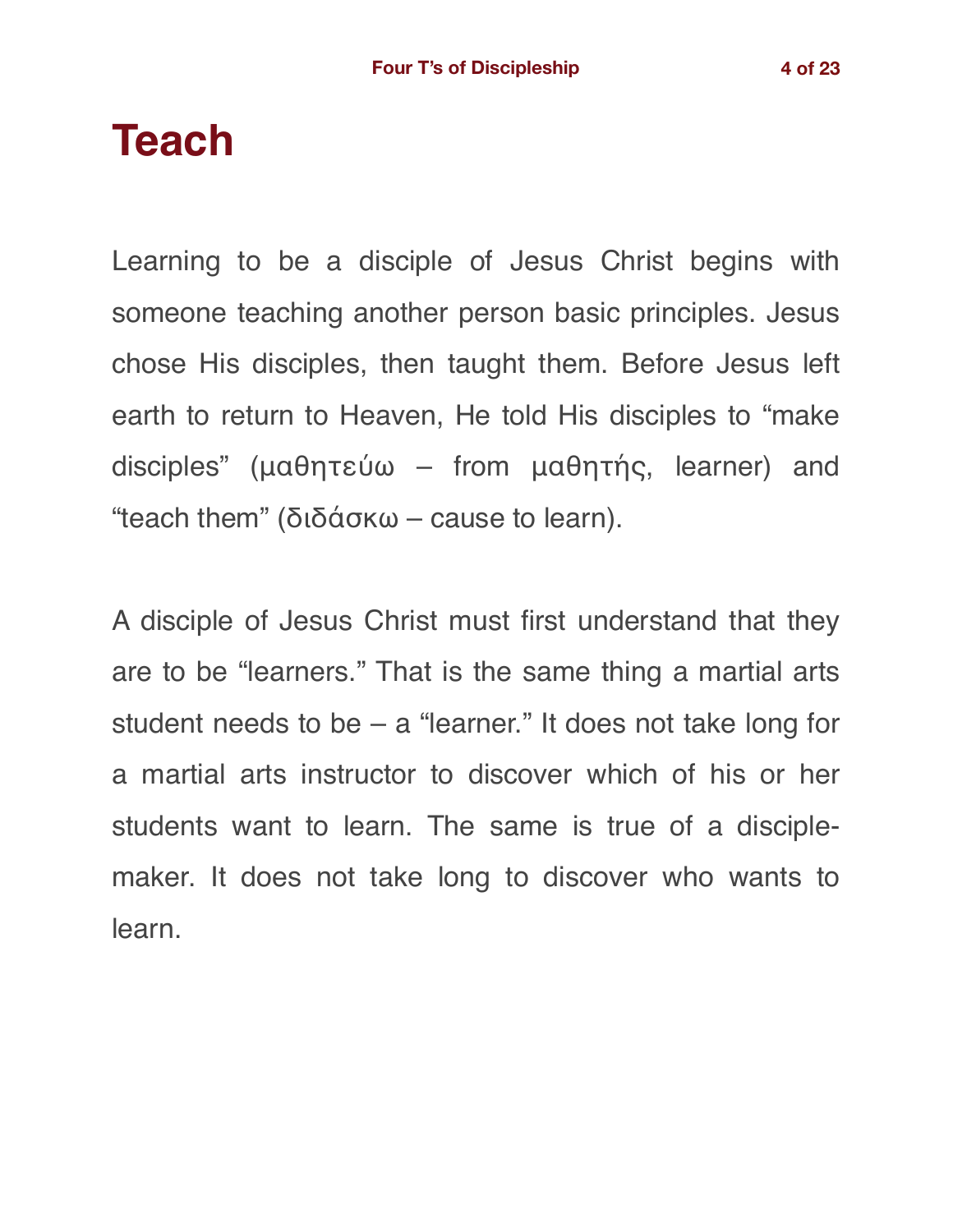A disciple is not just someone who attends a meeting at a building or someone who calls themselves by a particular name (e.g. Christian). A disciple is a "learner." That is why Jesus told His disciples to "make disciples" – cause them to learn.

What do they learn? Whatever the Master says. That is the same in martial arts. Students do not tell their instructor what to teach them. The teacher causes them to learn what he or she wants them to know.

The same is true as a disciple of Jesus Christ.

*"… teaching them to observe all things that I have commanded you." Matthew 28:20*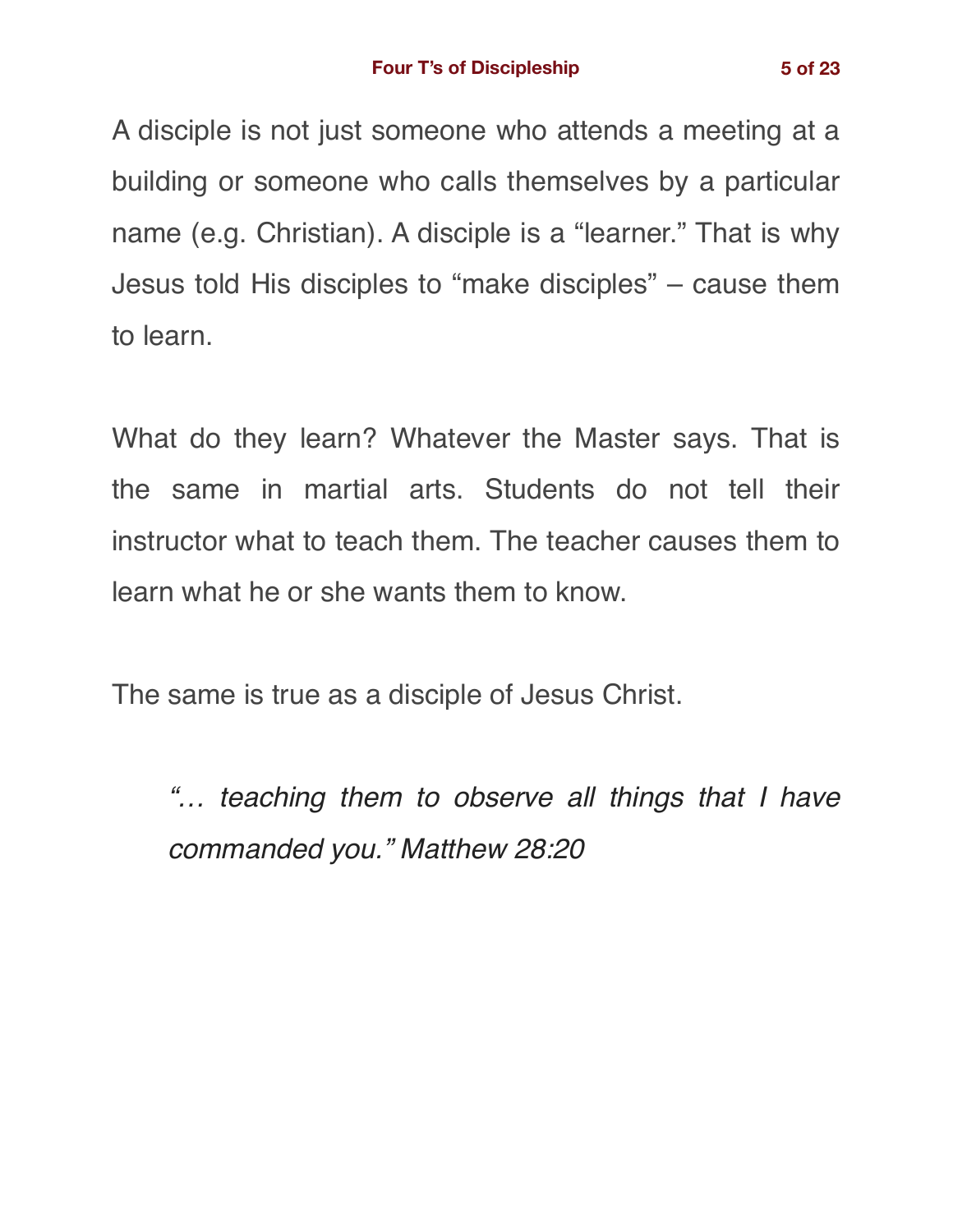The disciple-makers teach the disciple-learners to "observe" (τηρέω – guard, watch over, maintain, preserve) the things the Master commanded them. Anything the Master commanded the disciple-maker automatically becomes something the disciple-maker teaches the disciple-learner. When disciple-learners are fully trained and tested, they become disciple-makers and the cycle continues.

It's the same in martial arts. The master instructor teaches his or her students to the point that they can instruct others. What do those senior students teach the junior students? Whatever the master instructor taught the senior students. When junior students become senior students and are fully trained and tested, they become teachers and the cycle continues.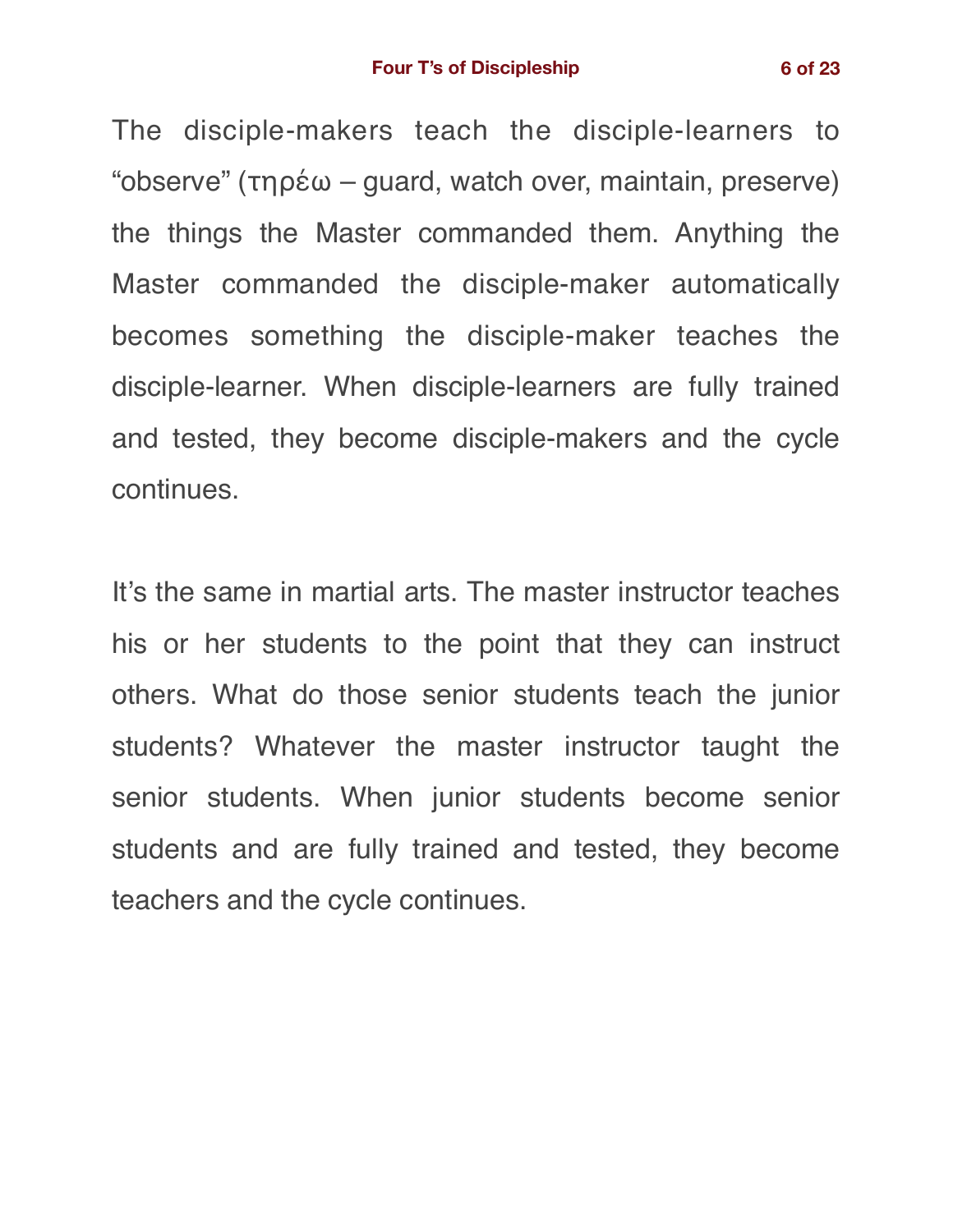Notice the word "command" (ἐντέλλομαι – charge, enjoin, command). The Greek word carries the idea of "accomplishing" a goal – reaching the intended purpose. Jesus taught and commanded His disciples with an intended purpose. Reaching the intended purpose is a vital part of being a disciple-maker and disciple-learner. It is not enough just to "hear" something the Master said. A disciple must also be a "doer" of the command.

*"But be doers of the word, and not hearers only, deceiving yourselves. For if anyone is a hearer of the word and not a doer, he is like a man observing his natural face in a mirror; for he observes himself, goes away, and immediately forgets what kind of man he was. But he who looks into the perfect law of liberty and continues in it, and is not a forgetful hearer but a doer of the work, this one will be blessed in what he does." James 1:22-25*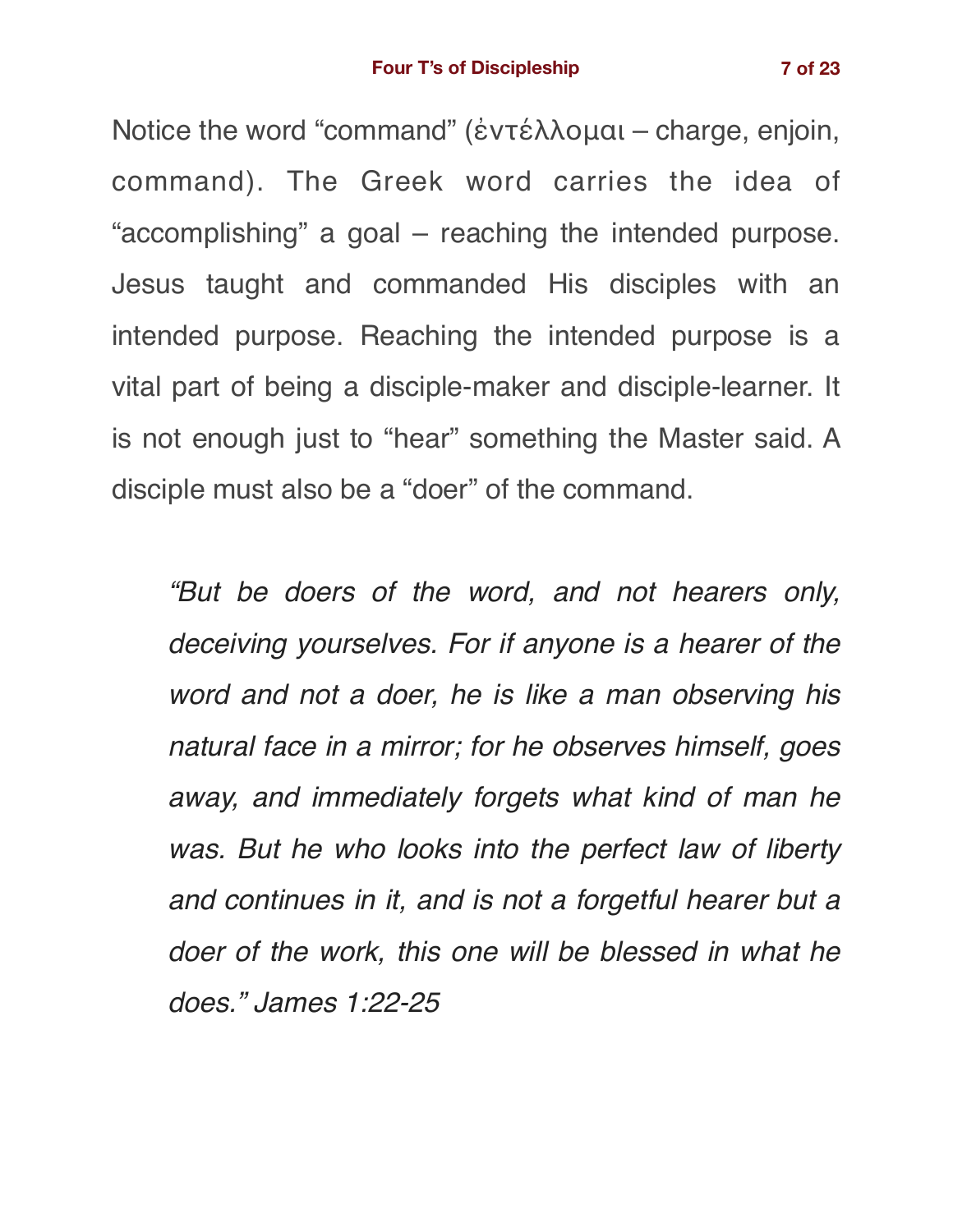Doing "some" of what one is taught does not a disciple make. Jesus raised the bar high and told His disciples to "observe all things" He had commanded them. Jesus taught His disciples hundreds of things to observe. His disciples made disciples and taught them the hundreds of things Jesus commanded them to observe. That includes those things the Spirit of Christ inspired the Lord's disciples to teach and write (e.g. Romans, 1 Corinthians, 1 John).

The same is true in martial arts. The student must learn and observe to do "all" that he or she is taught by the instructor.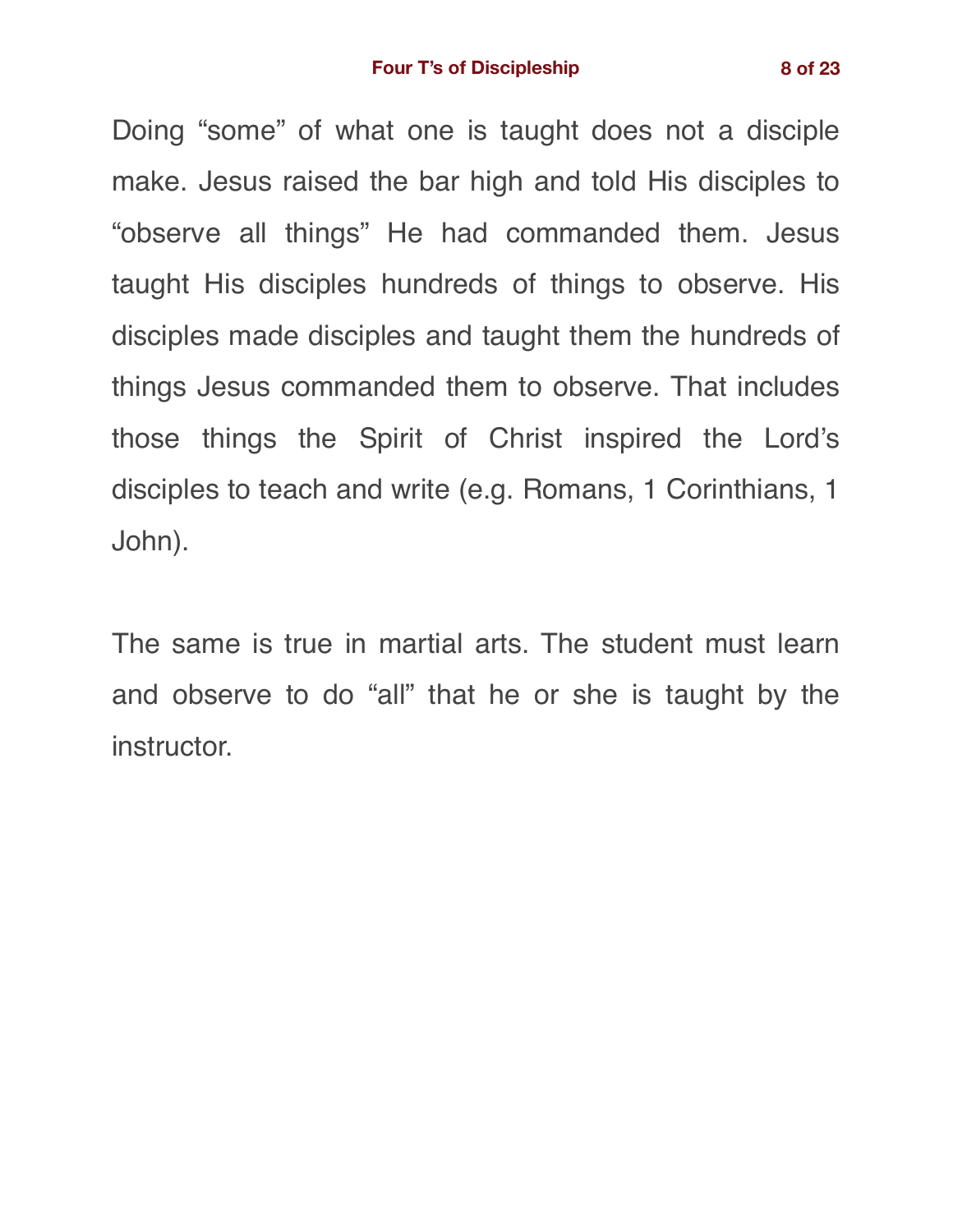Becoming a "disciple" of Jesus Christ is not a *cafeteria* system of learning where you can pick and choose what you want to do. Jesus places everything He commands on your plate and tells you to learn and teach. Disciplemakers must learn to do all that Jesus commanded them to do.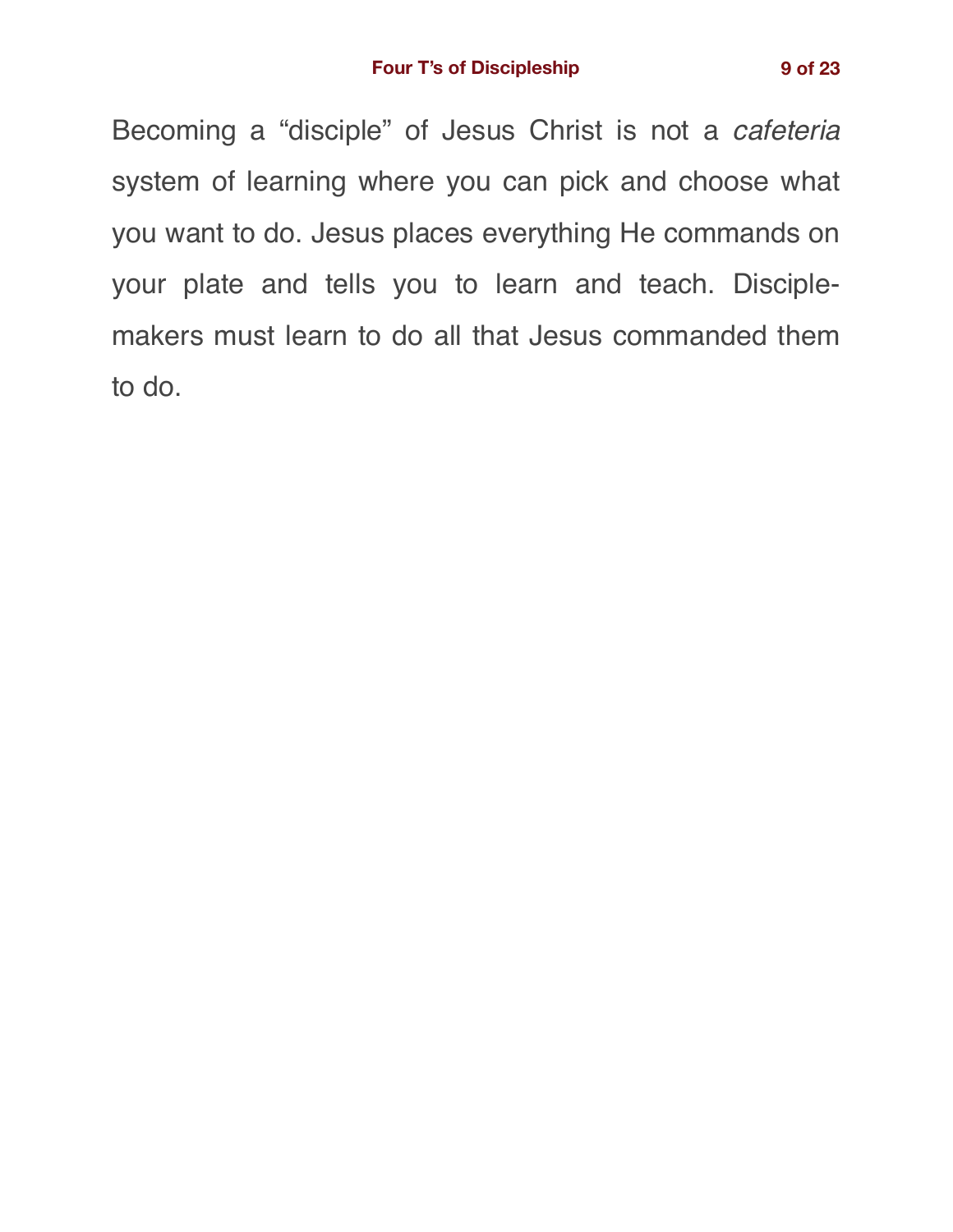#### **Train**

One of the many things Jesus commanded His disciples was this –

*"And He spoke a parable to them: 'Can the blind lead the blind? Will they not both fall into the ditch? A disciple is not above his teacher, but everyone who is perfectly trained will be like his teacher." Luke 6:39-40*

The words "perfectly trained" (καταρτίζω – prepare, get ready, complete) speak to the *process* of disciple-making. Just as it takes years of hard training to earn a Black Belt in martial arts, it takes years of hard training to accomplish the goals Jesus has set for His followers to become "disciple-makers."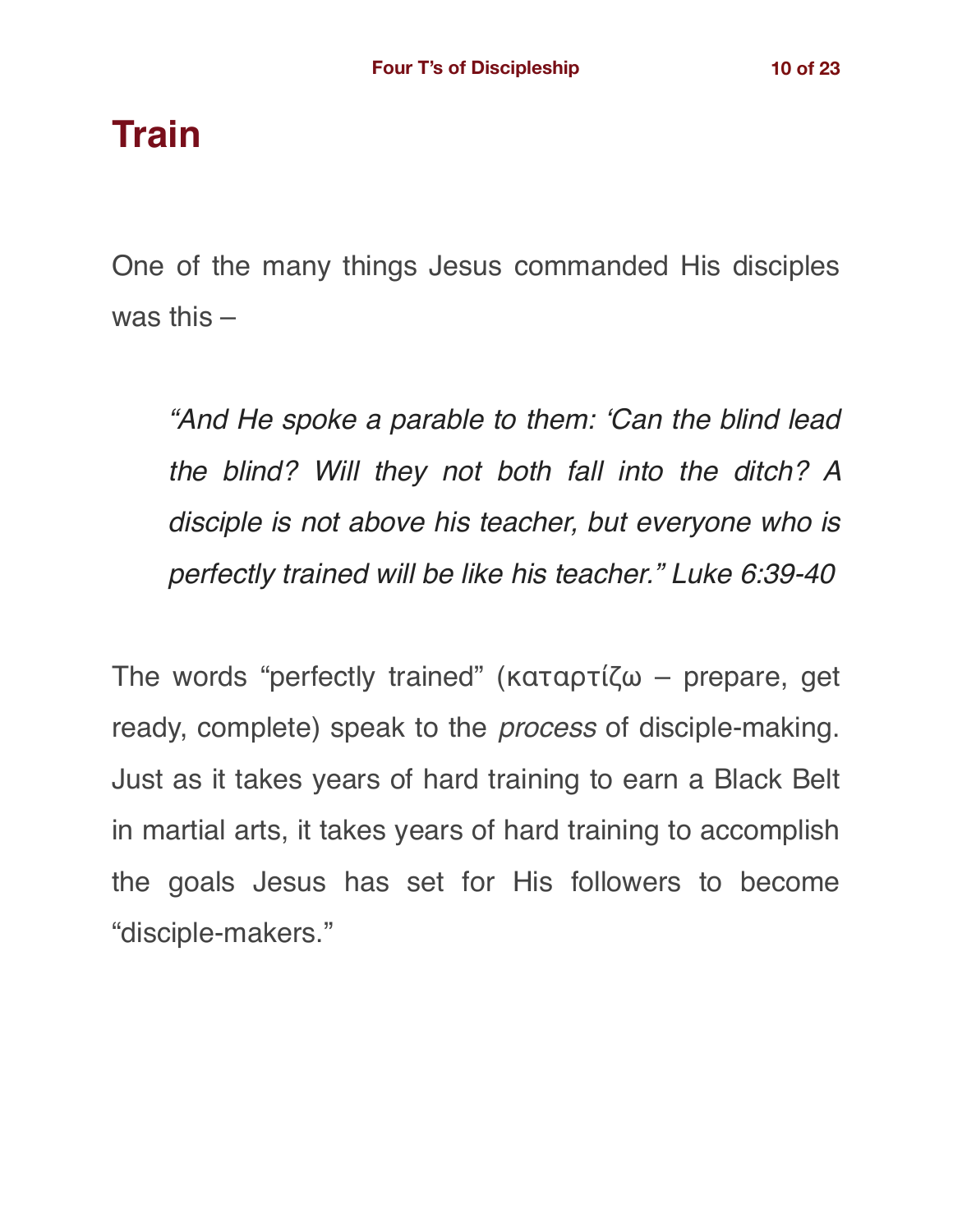If you are a student of Yon Ch'uan Martial Arts, you know what it is expected of you at every rank level. It's clearly spelled out for you in the [Black Belt Study Guide.](https://gracemartialarts.files.wordpress.com/2021/05/gma-black-belt-study-guide-2021.pdf) You know what you need to learn and approximately how long it will take you to learn the material. You know that training will include many hours of hard work. Why work so hard? Some students want to learn how to defend themselves. Others want to become Black Belts. Either goal is good, but the majority of students through the years have told me that getting a Black Belt is important to them.

One of the unfortunate facts about martial arts is known as the 5-5-5 rule. 5% (or less) of students who begin training in martial arts become Black Belts. 5% (or less) of those who become Black Belts become 2nd Degree Black Belts. 5% (or less) of 2nd Degree Black Belts become 3rd Black Belts. And so on.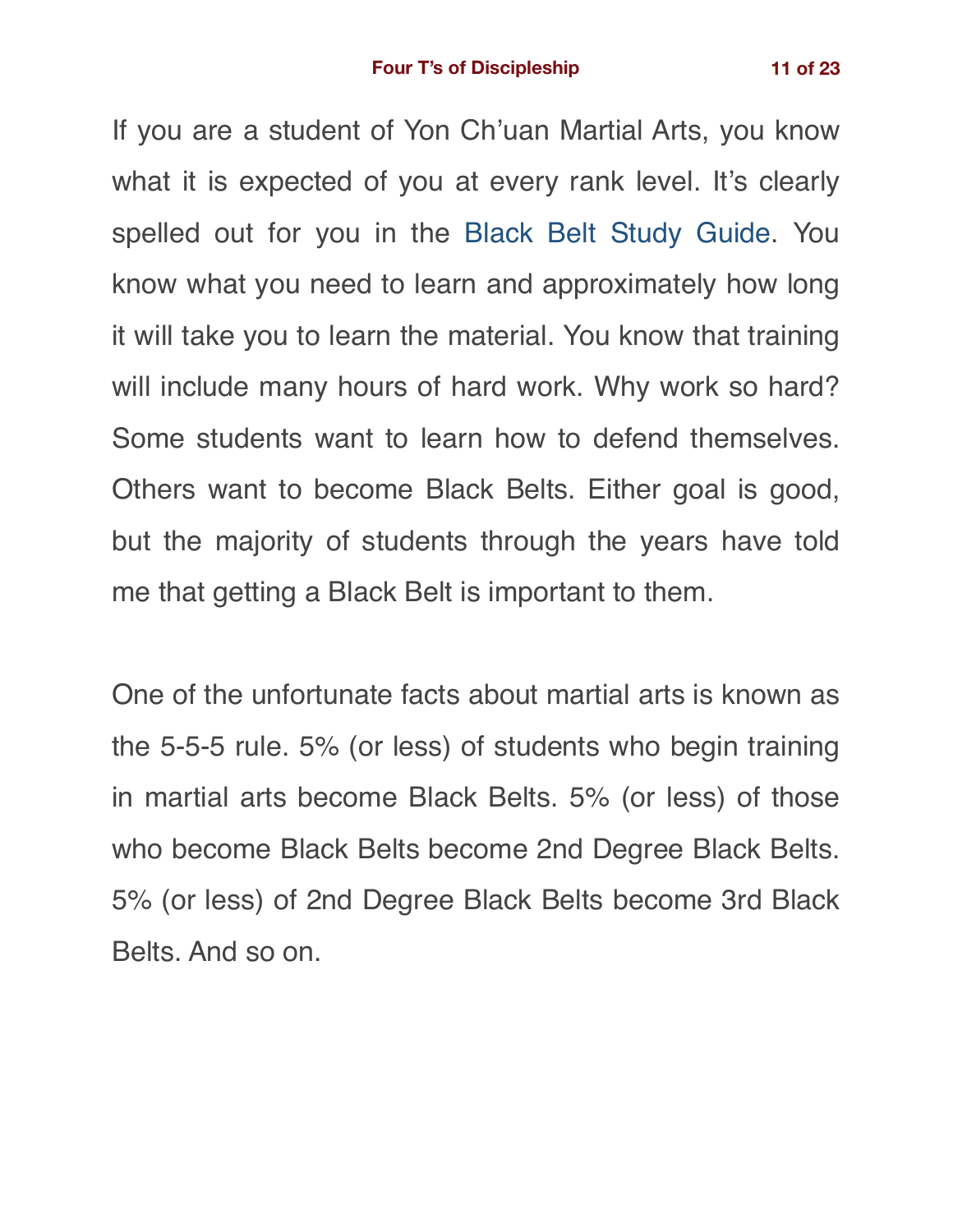Unfortunately, the same is true in disciple-learning and disciple-making. The percentage of Christians who become disciple-learners (as defined in the New Testament) is low. The percentage of disciple-learners who become disciple-makers is even lower.

How many Christians do you know? Using New Testament criteria for discipleship, how many would you estimate are disciple-learners? Of disciple-learners you know, how many would you estimate have become disciple-makers? My guess is that your numbers are small.

Training in martial arts and as disciple-learners of Jesus Christ takes commitment and courage. Here are a few things Jesus told His disciples about that.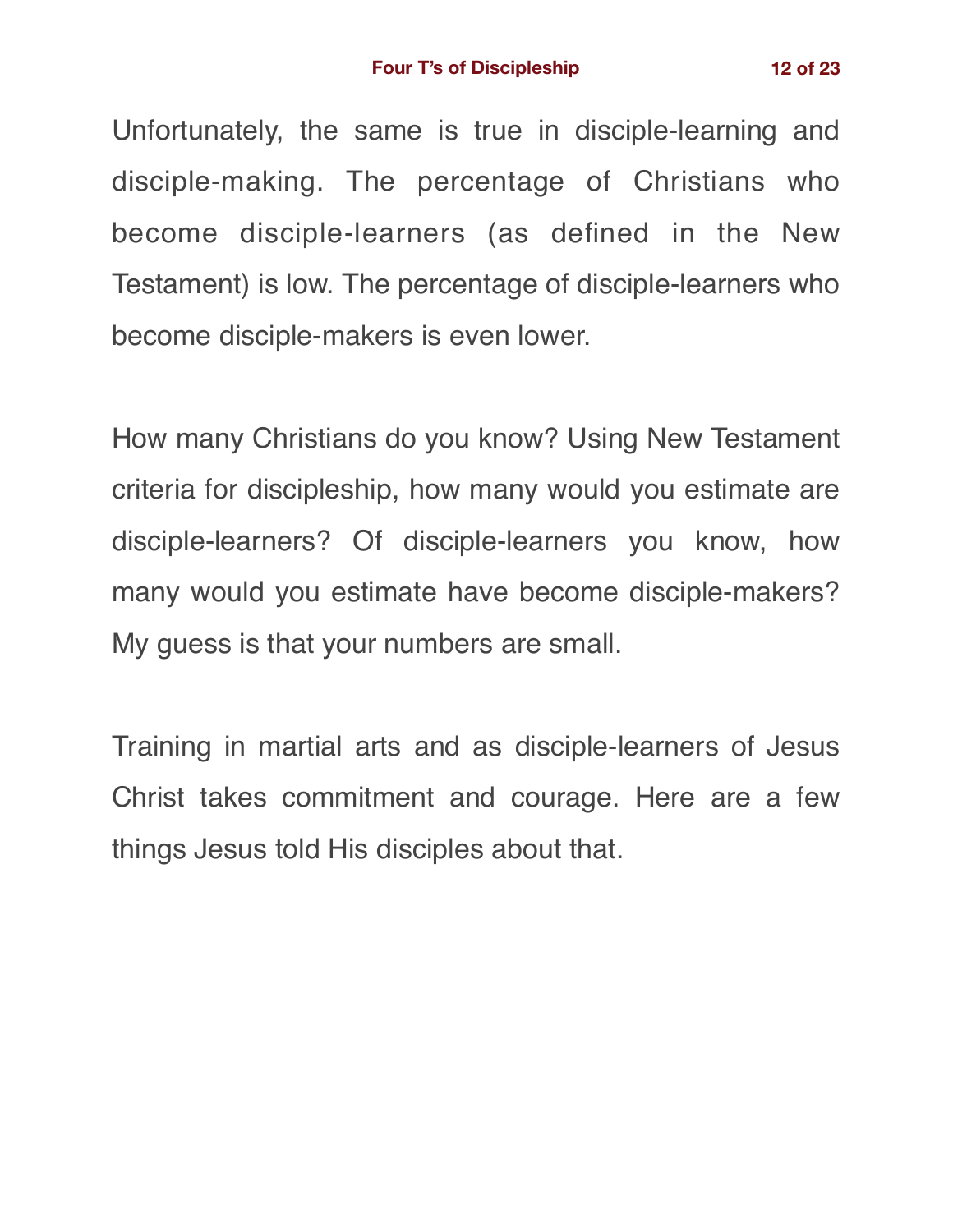*"Then He said to them all, 'If anyone desires to come after Me, let him deny himself, and take up his cross daily, and follow Me. For whoever desires to save his life will lose it, but whoever loses his life for My sake will save it." Luke 9:23-24*

*"If the world hates you, you know that it hated Me before it hated you. If you were of the world, the world would love its own. Yet because you are not of the world, but I chose you out of the world, therefore the world hates you. Remember the word that I said to you, 'A servant is not greater than his master.' If they persecuted Me, they will also persecute you. If they kept My word, they will keep yours also." John 1:18-20*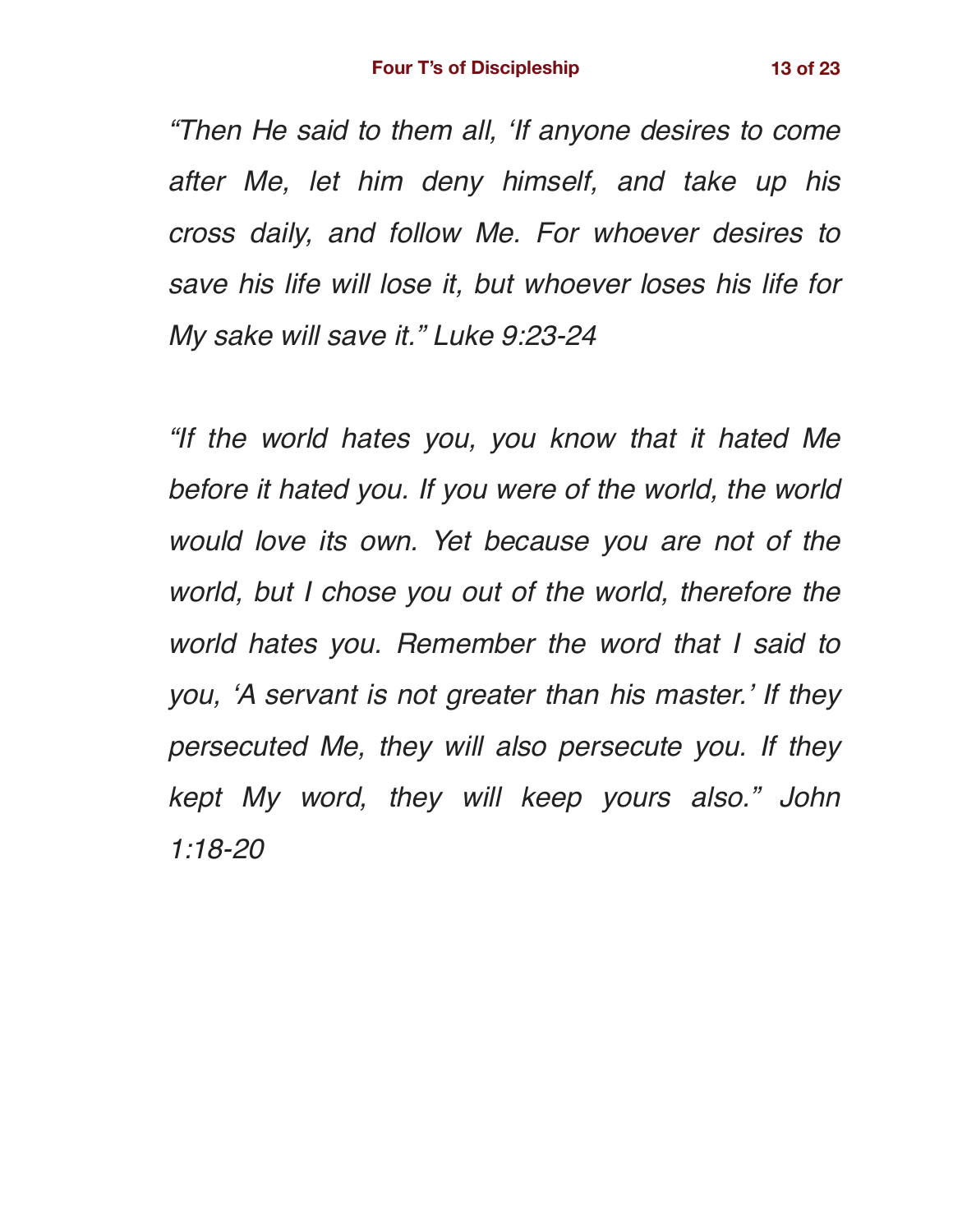Training to be a disciple of Jesus Christ is not only hard it can be dangerous. That is one reason we see Jesus sending disciples out two-by-two. Another reason is that one of them may be a disciple-maker while the other is a disciple-learner. Training in Christian discipleship includes working with a partner to see how being a disciple of Christ works in realistic situations.

The same is true in martial arts. A student of martial arts can learn much from their partner. Moving your arms and legs into the air has some benefit, but moving your body in the same way with your partner teaches you how each movement connects to the goal of defending yourself in realistic situations.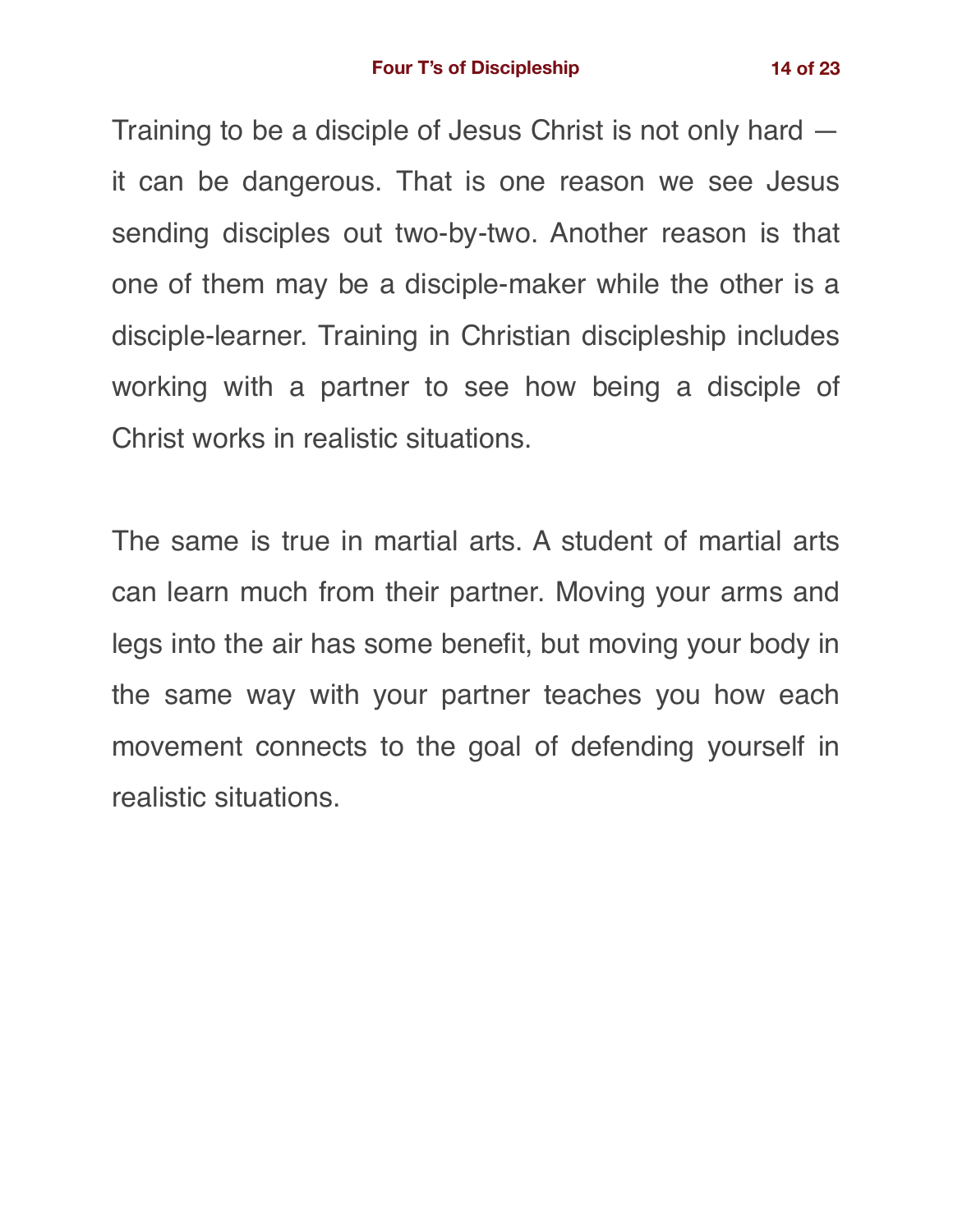Training as a disciple or as a student of martial arts must continue throughout the course of your life or you will lose some of your ability to use what you learned. You can train hard for months or even years, but you will lose much of what you knew and could do if you stop training. Do not stop. If you are a disciple-learner, become a disciplemaker. If you are a martial arts student, become an instructor. Making disciples and teaching means continuing your training and that will keep you sharp for God's purpose in your life.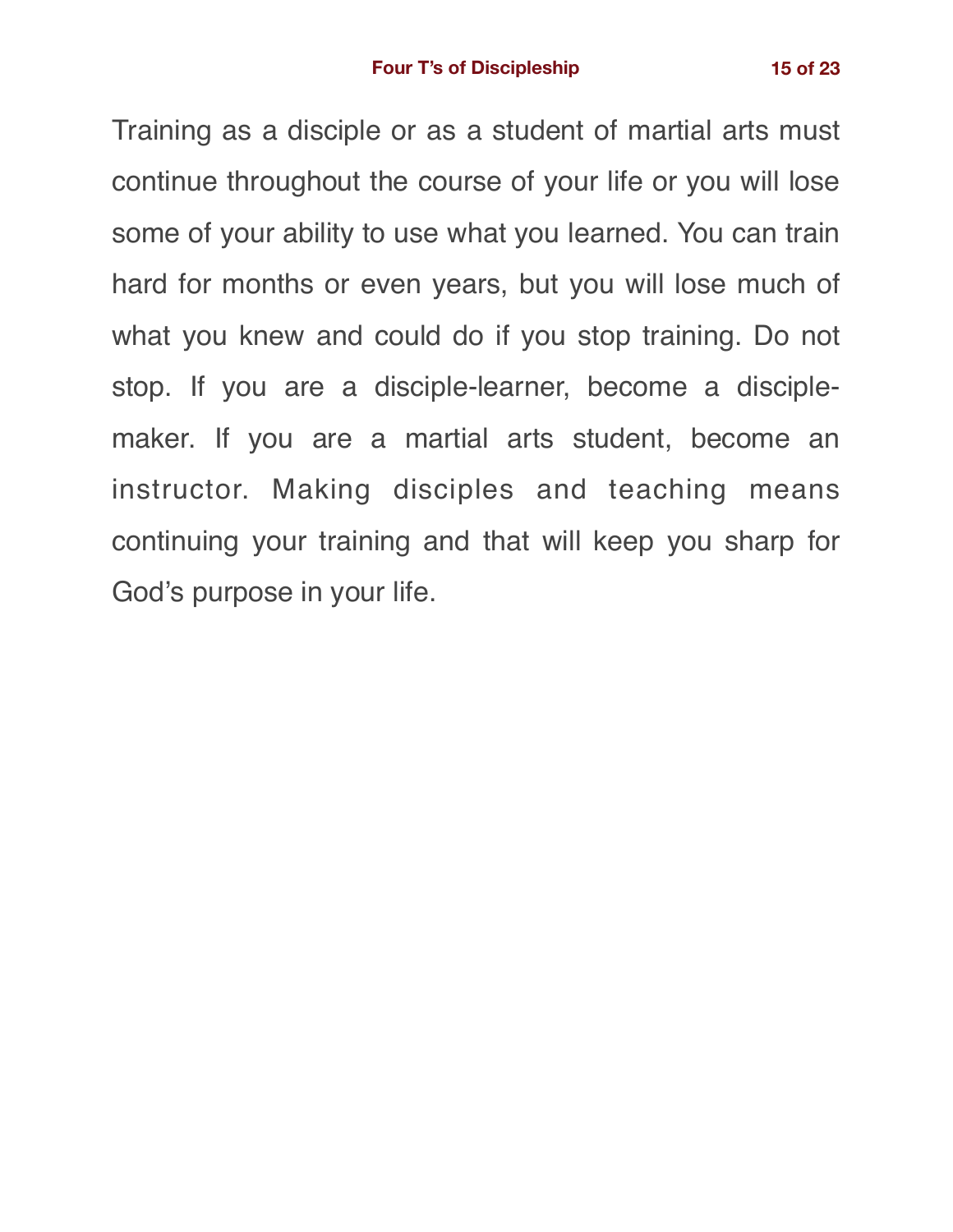### **Test**

Testing in martial arts is the process of seeing how a student responds to their training. How well do they know the martial techniques appropriate for their rank testing and how well do they work with their training partners? Remember the goal: to defend themselves against attack and become an efficient teaching Black Belt.

Testing in Christian disciple-making is the process seeing how a disciple-learner responds to observing all of Jesus Christ's commands. How well do they know the commands appropriate for their time as learners and how well do they work with their training partners? Remember the goal: to defend the Gospel well and become an efficient disciple-maker.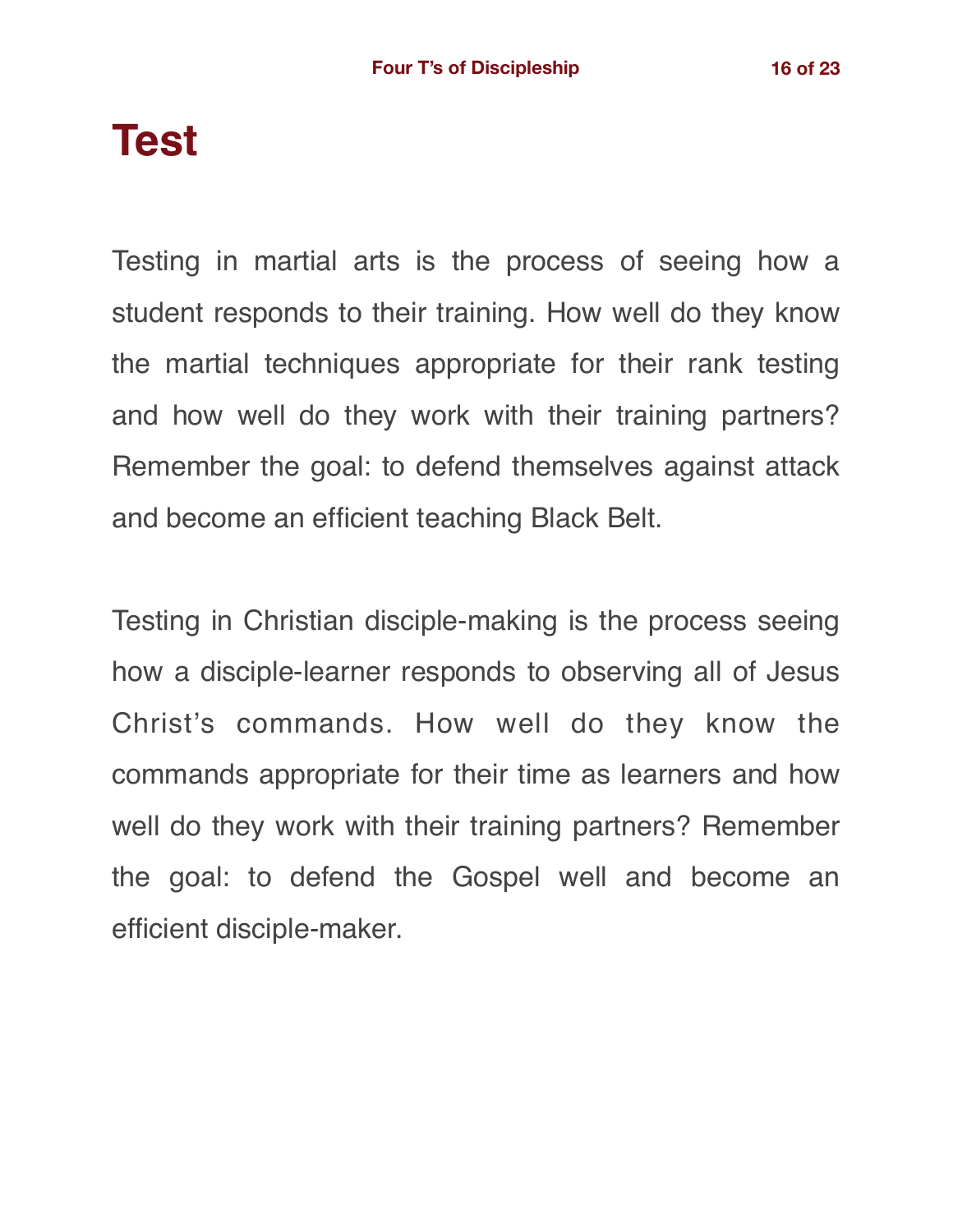Jesus is the best example of how to "make disciples." The apostles are also great examples, especially those who wrote letters that shared insights into training experiences (e.g. Paul, Peter, John). The Gospels, Book of Acts and several apostolic letters are great places to read to learn how to be both a disciple-maker and disciple-learner. Look for examples of the training process: Jesus with the 12, with the 70, with the 3; and Paul with Barnabas, Silas, Timothy, Titus, Aristarchus, Epaphras, and others with whom he served.

Here are some examples from Paul's writings about the importance and process of *testing* –

*"Test all things; hold fast what is good." 1 Thessalonians 5:21*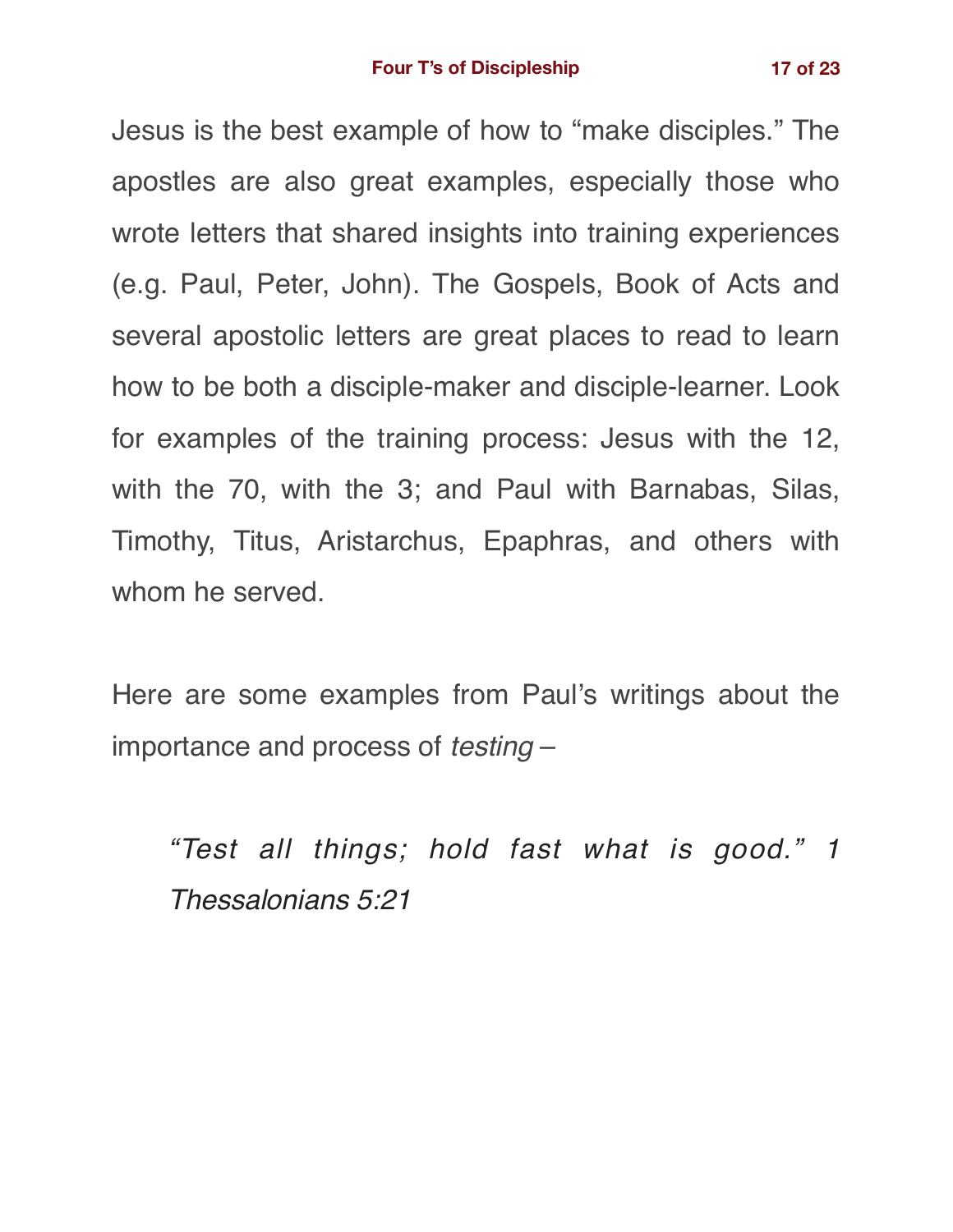*"Examine yourselves as to whether you are in the faith. Test yourselves. Do you not know yourselves, that Jesus Christ is in you?—unless indeed you are disqualified." 2 Corinthians 13:5*

*"But as we have been approved by God to be entrusted with the gospel, even so we speak, not as pleasing men, but God who tests our hearts." 1 Thessalonians 2:4*

*"But let these also first be tested; then let them serve as deacons, being found blameless." 1 Timothy 3:10*

*"Now if anyone builds on this foundation with gold, silver, precious stones, wood, hay, straw, each one's work will become clear; for the Day will declare it, because it will be revealed by fire; and the fire will test each one's work, of what sort it is. If anyone's work*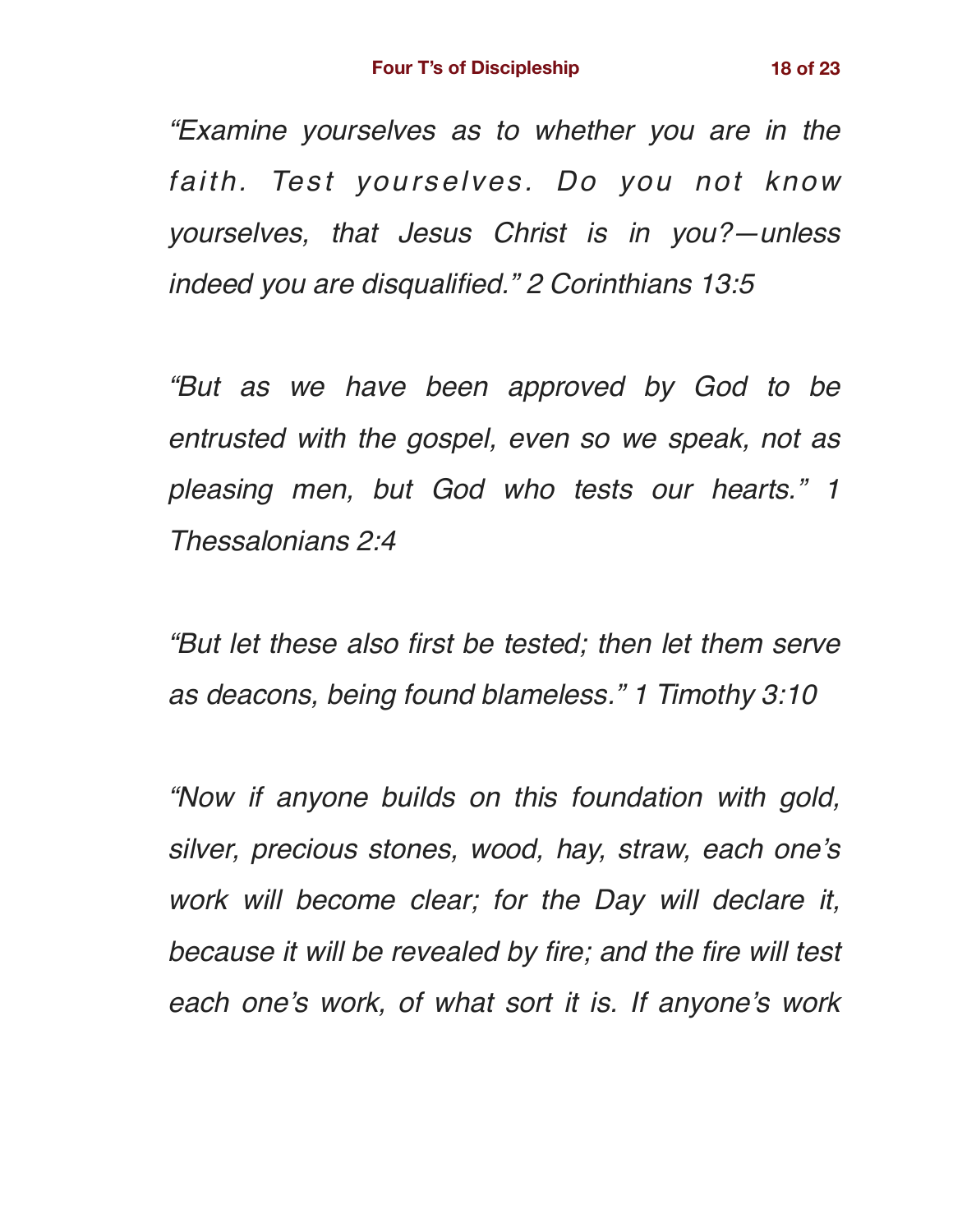*which he has built on it endures, he will receive a reward." 1 Corinthians 3:12-14*

The Apostle John also wrote about the importance of *testing* –

*"Now by this we know that we know Him, if we keep His commandments." 1 John 2:3*

*"Beloved, do not believe every spirit, but test the spirits, whether they are of God; because many false prophets have gone out into the world." 1 John 4:1*

*"I know your works, your labor, your patience, and that you cannot bear those who are evil. And you have tested those who say they are apostles and are not, and have found them liars." Revelation 2:2*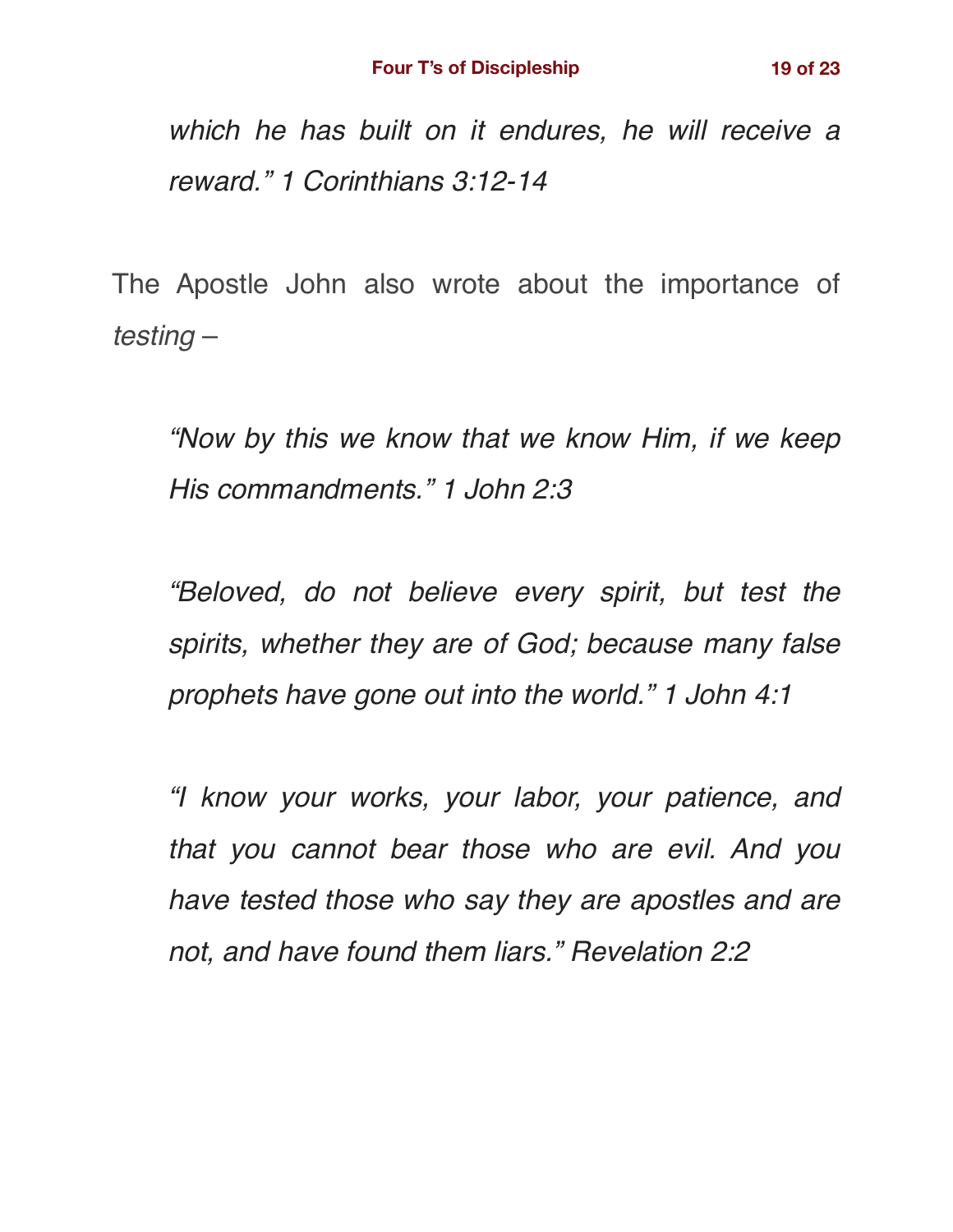*"Do not fear any of those things which you are about to suffer. Indeed, the devil is about to throw some of you into prison, that you may be tested, and you will have tribulation ten days. Be faithful until death, and I will give you the crown of life." Revelation 2:10*

*"Because you have kept My command to persevere, I also will keep you from the hour of trial which shall come upon the whole world, to test those who dwell on the earth." Revelation 3:10*

The Apostle Peter wrote about the importance of testing –

*"In this you greatly rejoice, though now for a little while, if need be, you have been grieved by various trials, that the genuineness of your faith, being much more precious than gold that perishes, though it is tested by fire, may be found to praise, honor, and glory at the revelation of Jesus Christ, whom having*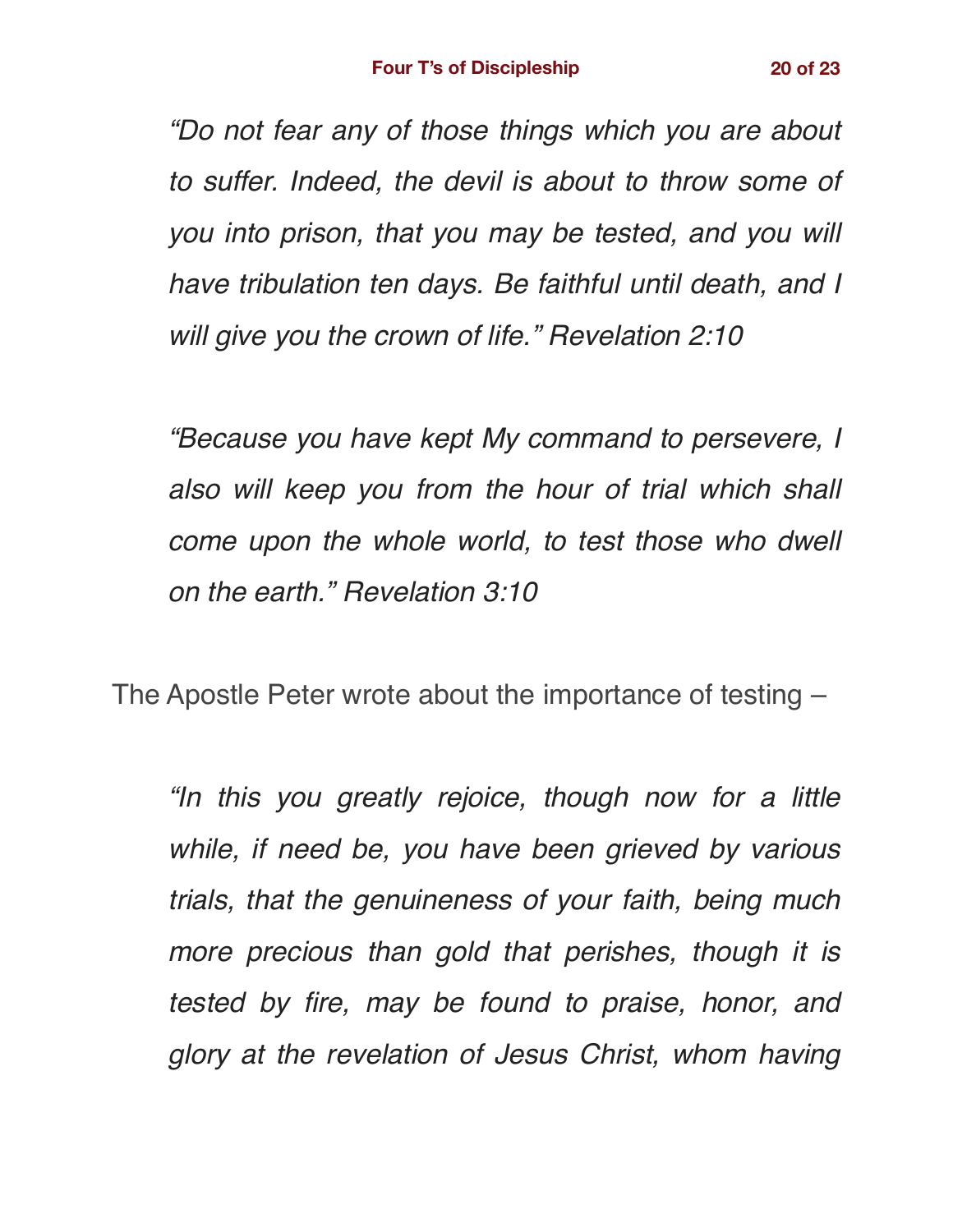*not seen you love. Though now you do not see Him, yet believing, you rejoice with joy inexpressible and full of glory, receiving the end of* 

*your faith—the salvation of your souls." 1 Peter 1:6-9*

James, the brother of the Lord, wrote this important statement about testing –

*"My brethren, count it all joy when you fall into various trials, knowing that the testing of your faith produces patience. But let patience have its perfect work, that you may be perfect and complete, lacking nothing." James 1:2-4*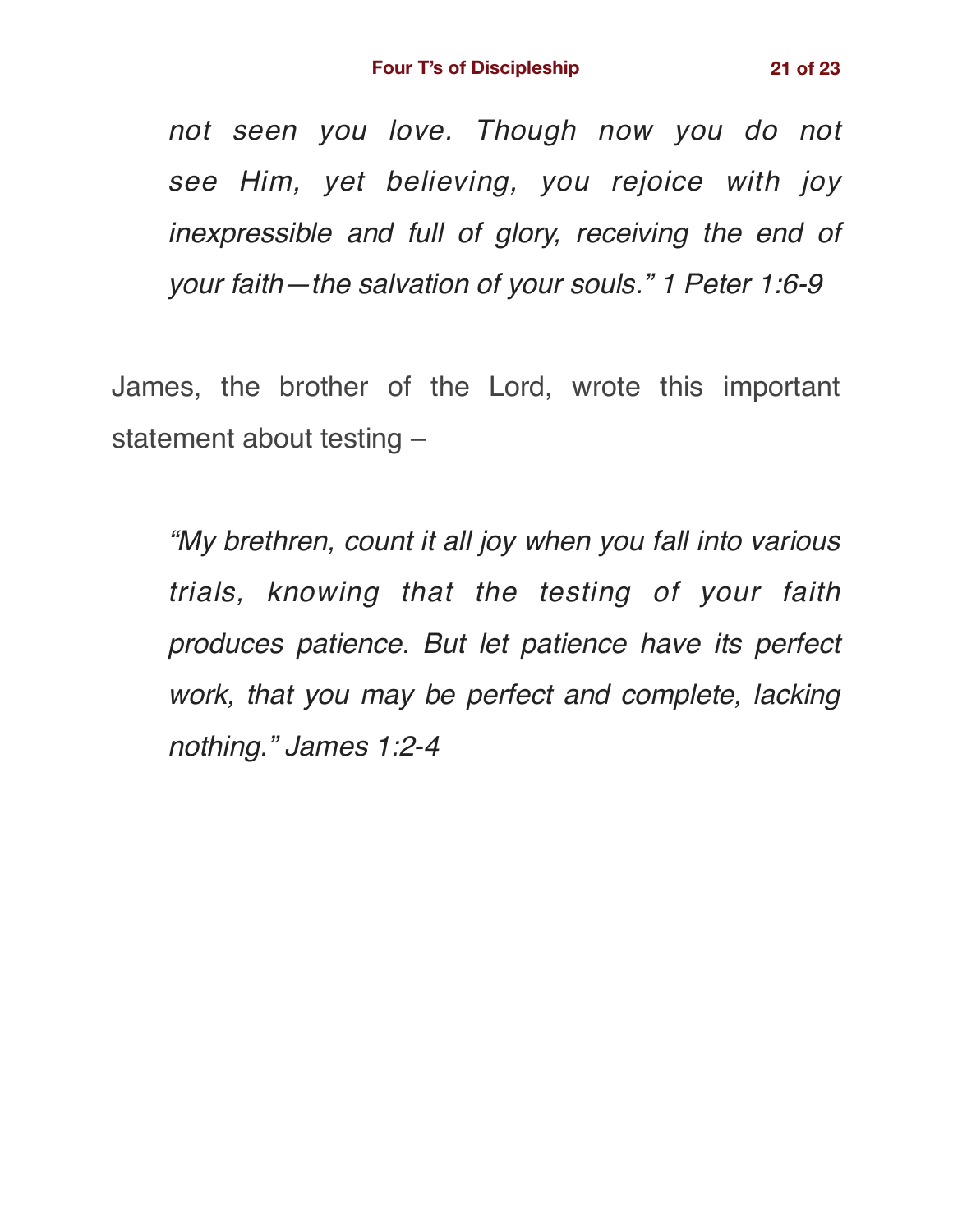## **Truth**

The truth of whether your training as a disciple of Jesus Christ works is how following Christ works in real life. Our goal as followers of Jesus is to observe everything He has commanded us to do as we are teaching other followers of Jesus to do the same. Whatever your personality, talents and gifts, we all have the same truth.

Are we observing everything Jesus and the apostles taught that Christians are to do?

Are we making disciples? Are we teaching disciplelearners to observe whatever Christ commanded? Truth is the the ultimate test of how well we are doing as followers of the Lord Jesus Christ.